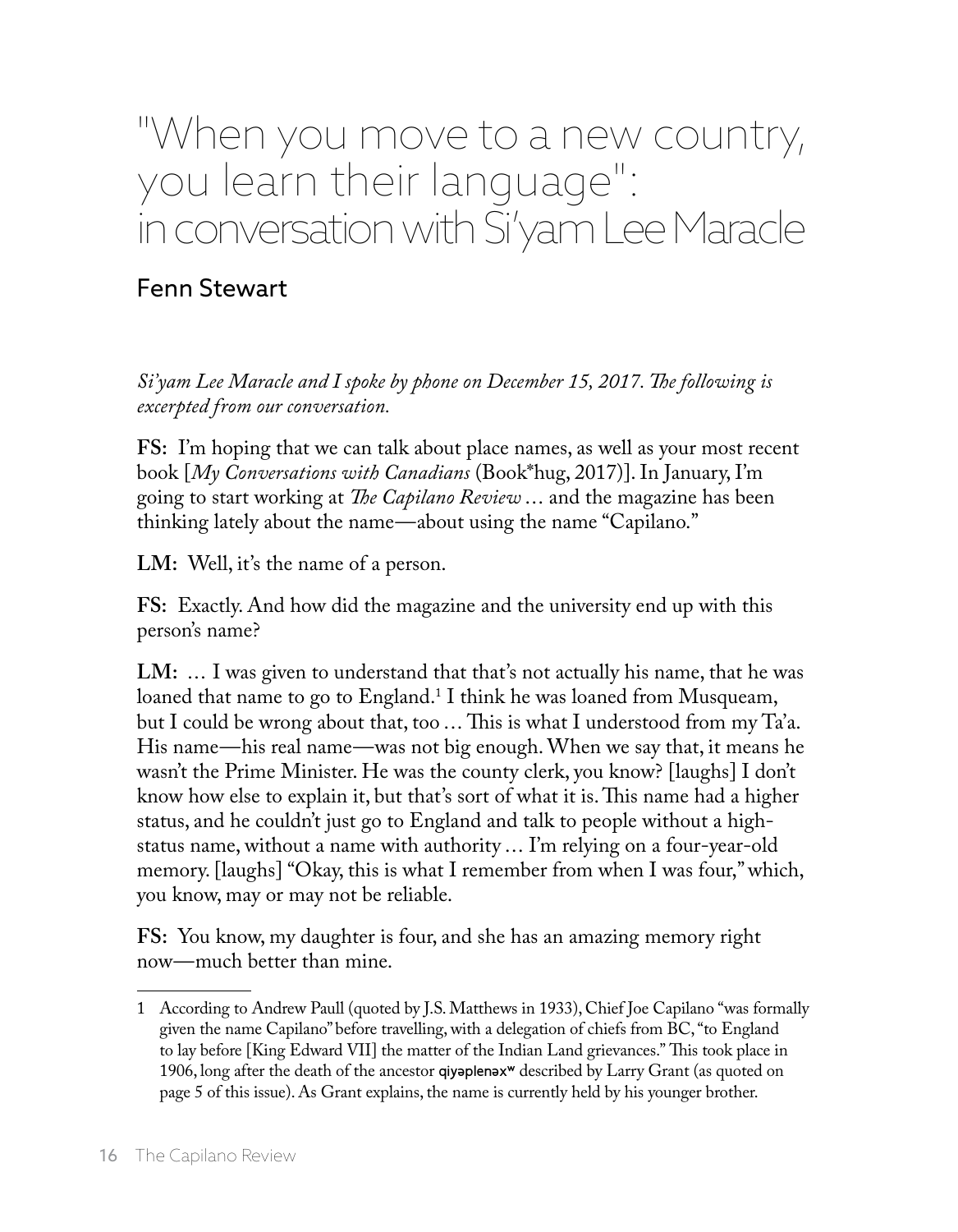**LM:** I had one like that. Anybody would say something to me and I would remember it. But then, as you age, you know, your memory changes ...

**FS:** I was thinking about this name because I was reading this interview with you in the *Toronto Star* ... [You say] that you don't belong to Canada, that Canadians belong to you. I was thinking about this, all these many, many settler Canadians growing up on the North Shore, for example, not knowing who Capilano is and not knowing ... where they are.

**LM:** Yeah, exactly, and not knowing that 43% of the territory they live in really is not theirs, and that 47% is shared, that Canada actually only owns a tiny, little bit. [laughs] ... So, then, they have to think, "Holy crap, who are these people?" [laughs] But it's also a big thing for us because who are we then? And I've always believed that because my family knew it and believed it, and so I've believed it. But the thing that we're not ready for is, "Okay, let's just take it back." We're not ready for that, so what are we ready for? Then, I think of the Truth and Reconciliation Commission. They included economic and territorial equality, and that had nothing to do with residential school but everything to do with all of us. That's where reconciliation starts. So, then it means something. It all means something now because of the work that [Murray Sinclair, Marie Wilson, and Wilton Littlechild] did. I'm sure Canada is upset about [the TRC] because they went outside of the bounds that Canada thought they would stay inside, but they didn't name the bounds. Canada didn't name the bounds, so they can't complain. [laughs] ... So, it was a perfect combination for Indigenous people because they pushed the envelope. We passed what Canada thought they were going to do. Now, everything is stuck and not stuck. We are not stuck. Canada's very stuck, like, "What the hell do we do now?" [laughs]

**FS:** ... In the book you said people often want to ask you about decolonization, and you just want to remind people that ... it's not about a mental exercise. It's about taking back land, space, territory, governance, and economy.

**LM:** Yeah. See, you know when you come to Canada, you're supposed to learn English? That's because Canada's a colonial empire governing many nations. If you came here 150 years ago, you would've spoke Chinook.2 Ninety percent of the people in this country spoke Chinook 150 years ago. Why did they speak

<sup>2</sup> Chinook (or Chinuk) Wawa, also known as Chinook Jargon, was widely spoken along the Pacific Northwest in the  $19<sup>th</sup>$  century, and into the  $20<sup>th</sup>$ . It allowed communication between Indigenous peoples, and with settlers, prior to English becoming commonly spoken. Chinook is still spoken today in some areas, with the Confederated Tribes of Grand Ronde offering an elementary school program in the language.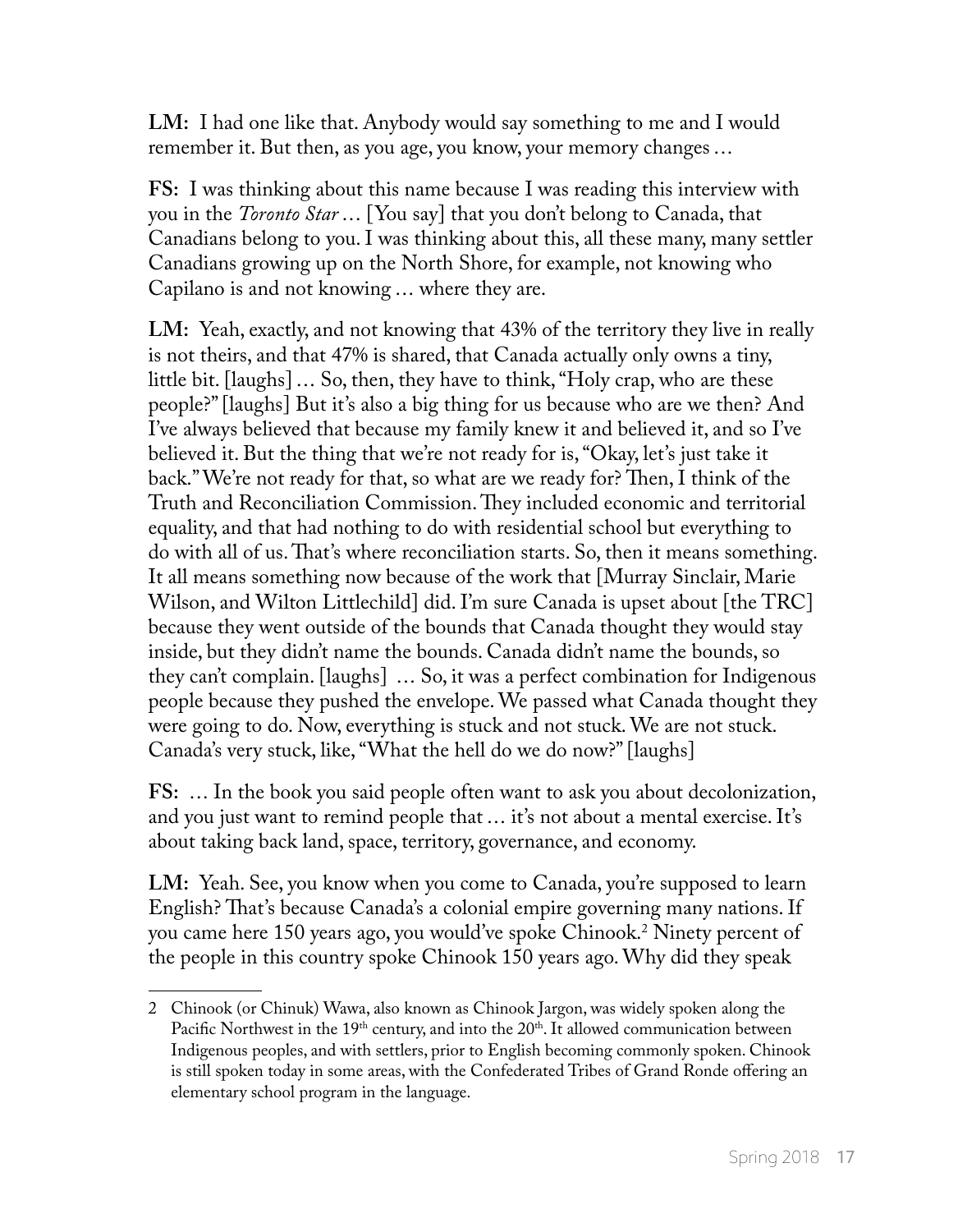Chinook? Because it was the trade language between nations. Some of the words still survive. You and I both say "okay." That's a Chinook word for "done deal." ... "Tête-à-tête," "head-to-head," it's French, but it's also Chinook. "Tyee" is Chinese, but it's also Chinook. Every word in that language is pronounceable by everybody that was here—Chinese, English, French ... There was only 1,000 words, but you could finagle them so that you could have a conversation. It was brilliant, absolutely brilliant. And, I mean, we invented this so that we could get along with each other and communicate. And it worked until about 1905 when English started to really fight for itself, and then Chinook died.

**FS:** I grew up with the word "skookum," and I never knew what language it was until a few years ago. I found out that it's Chinook.

LM: It's Chinook. Yeah, it means "really big and tough."... So, if you're afraid, in our culture, you're small. It doesn't matter how big you are, but "skookum" is "not afraid." So, you're big and not afraid. That's a really scary person.

**FS:** Yeah, that's a great word. It's a great word.

LM: It is. It is a great word. I love that word.

**FS:** ...I was reading an interview recently with Métis visual artist Christi Belcourt. The article was focusing on some of her recent paintings where she's focusing on Anishinaabe place names. I wanted to get your thoughts on some of the many projects that are going on right now, with many Indigenous artists and leaders, with place names and resurgence around original place names ...

**LM:** It actually began in BC quite a while ago with restoring the place names. When Gordon Campbell started the treaty process, they wanted the place names restored. So, he agreed to that, so they have English and Indigenous place names now—you know, Homulcheson Park and Stanley Park ... you know, that sort of thing. Xwáýxway is Lumberman's Arch, etc., etc. Senǎkw is ... what the hell do they call it? I can't even remember what they call it, the white name for it. It's so ridiculous, hey? I grew up with that white name, but I also knew the Indigenous name. [laughs] Oh, False Creek, which is, you know, the richest piece of real estate in Canada, and it's now called "Sen̓áḵw," as well as "False Creek." So, that's what began about 20 years ago. I think during the talks about ... What's that games, the ski games?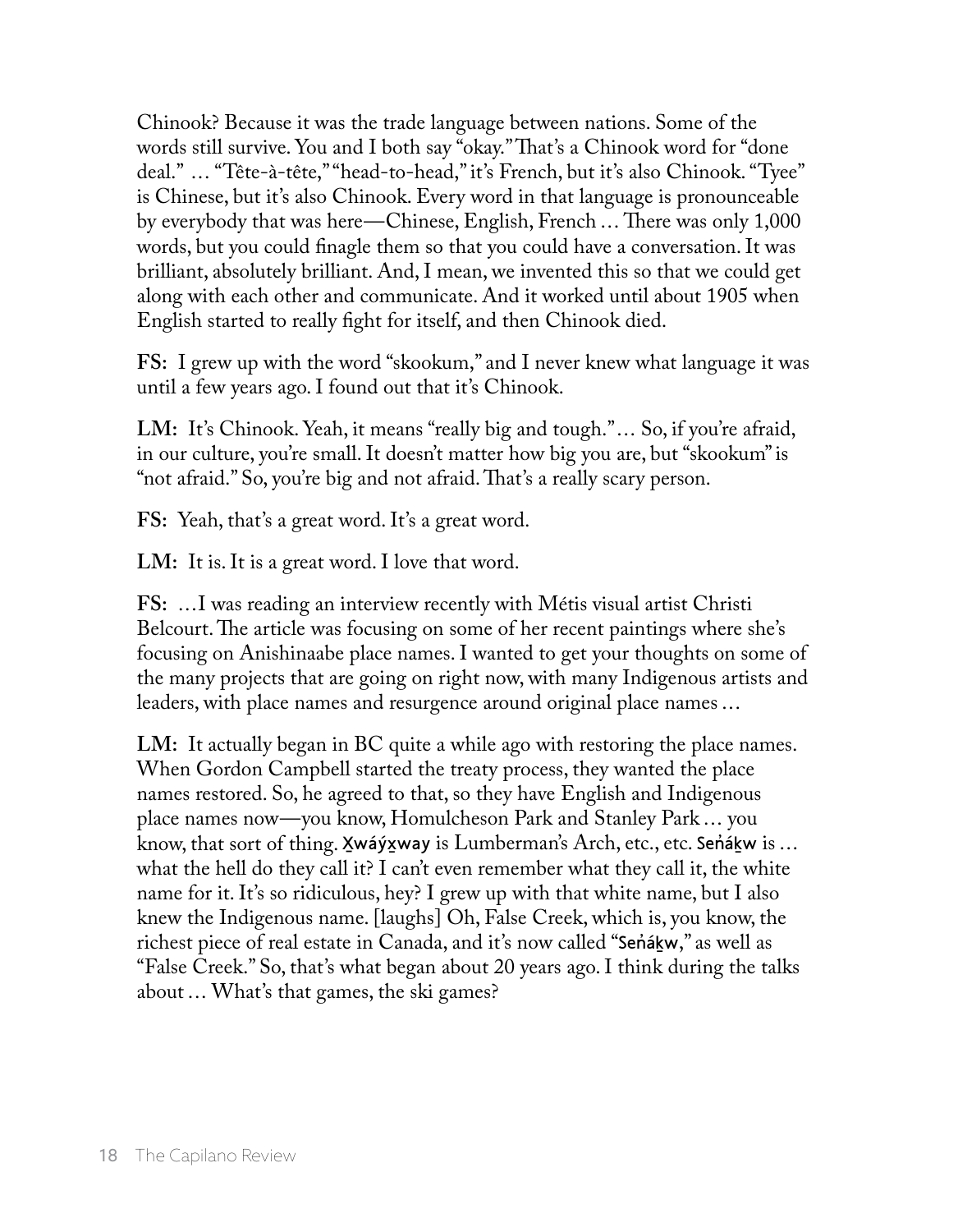## **FS:** The Olympics?

**LM:** Winter Olympics, yeah, yeah. Oh, gosh, my English is failing me now. [laughs] So, it spread here, and I think it spread here [to Ontario] because people like me said, "What the hell is Spadina?" I asked this person. They said, "I don't know." "Well, what language is it? Because I've looked it up in the reference library, and I've looked it up ... I've Googled it. I've done everything I could to find out where the hell does this word come from? That doesn't have any linguistic origin." Finally, this old Anishinaabe said, "It's Anishinaabe." I said, "'Spadina' is Anishinaabe? I have never heard that." He says, "No, it's 'Ishpadinaa.'" "Oh, that makes sense." I said, "So, why aren't some Anishinaabes trying to get that restored?" Because that's a major artery, and we're still there. First Nations House is there. The Native Centre is there. The library where all the First Nations books are is there. I mean, there's so many of us at Richmond and Spadina that ... Native Women in the Arts is there. There's so many of us that are still on that street. It struck me that it must be an Indigenous name because there's so many Indigenous organizations in a very short space and time on that street ... Plus, there's Chinese people there, and I will tell you, anywhere in this country where there's Chinese, we're right next door because white people didn't allow Chinese to be around them. "Go over there where the Indians are." [laughs] ... So, all the major cities, the Asians—the Japanese and Chinese people—are pretty near to Indigenous people ... Chinatown is right on Ishpadinaa. So, I was telling that to everybody that would listen to me. Finally ... Susan Blight ... got together with the Businessmen's Association of Toronto, who were listening to myself and the Minister of Indian Affairs give a book reading club talk, and that's one of the things I said.... "Well, the language speaker at First Nations House would like to put the 'Ishpadinaa' up. They do it with paper right now, put up various names—Anishinaabe names—but they would like to put up a permanent one."

So, the Businessmen's Association agreed to pay for it. So, that started something going on in Toronto. So, that's an avenue that people can look at to get a translation for various streets. The other one I want renamed is Davenport, which is the oldest continuous-use highway in this freaking country. It's 15,000 years old. There has to be an original name for it, and somebody must know it. This country should find that out because if people think about it, when you move to a new country, you learn their language. You don't make them learn yours. You know, that is so stupid! I'm going to Russia. "You guys gotta start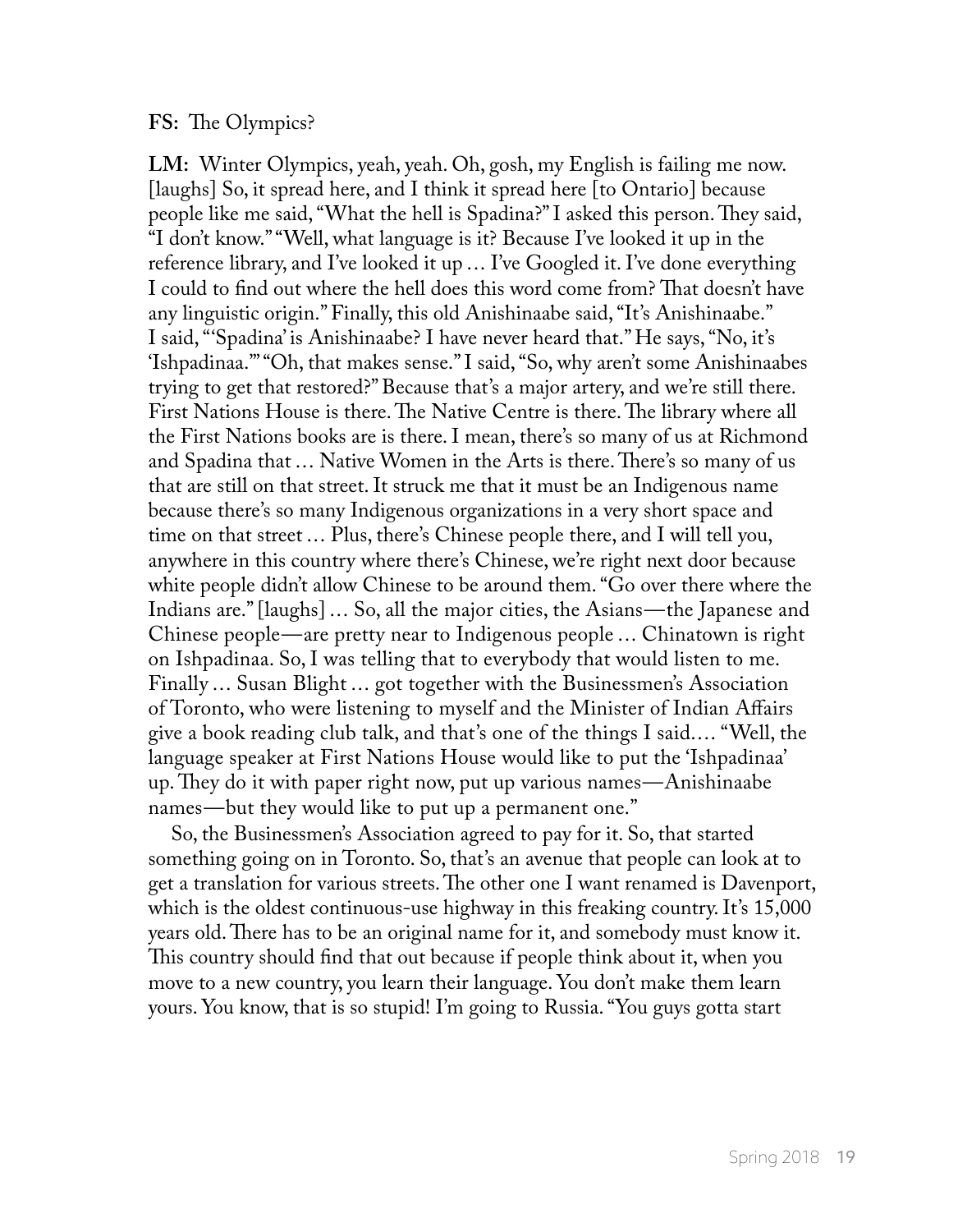speaking Halq'eméylem. "El swayel there, Russians! [laughs] Everybody after me!" You know, because it's so stupid! That's ridiculous, but that's what happened here ... I have my students and I teach in English and all that, but I also tell them that you can't know anything about Anishinaabes and Six Nations unless you study the language. So, we have an awful lot of young, white kids that are learning the language and can actually converse with each other in Anishinaabe. So, eventually, it's going to change Toronto. You know, there's going to be a group of people that are not Anishinaabe, that are familiar with the culture, that speak the language, that can handle the culture, that can do things in the right way. I mean, it's just gonna change Canada if we're encouraging non-Native people and Native people to speak the language. They would've learned it if we were not colonized. They would've learned Anishinaabe. In fact, lots of white people in 1700s to 1800s spoke Cree and Anishinaabe, difficult as they say it is to learn. I don't think it's that difficult. I mean, what the hell, you know? "Anishinaabe" is their name. It means "people that can go out and get everything they need." They can go out naked and get what they need. They're completely self-reliant people. So, that's amazing. You know what? Europeans talk about that all the time, that we're so self-reliant. But our name means that. Our very language says that.

I have to tell you this. I've been asked by my folks to use the word "si'yam" as opposed to "Ms." Because I said to my aunt, "You know, 'Ms.' and 'Mr.' and 'Master' and all that is connected to private property. We must have a word ... " and I knew it was "si'yam" but I didn't want to tell her what it was. She's elder, right? She says, "I could get 'si'yam.' Just wait." So, they had a little meeting, and they said, "We would like you to use that from now on." It means "the one who knows." At least I know something. It's an honorific. It's there to honour you. So, the family, at my uncle's funeral, has made the decision that I deserve this honorific in my own country because, you know... I know when my brother talks to me ... The way we talk to each other is kind of strange to the Europeans, but we'll say, "And then I was walking down the street, si'yam, and I walked by and I saw my uncle, si'yam, and my uncle said that you know something about this law, si'yam, and so I wanted to ask you, si'yam." We'll say that, "si'yam," over and over again, this honorific—over and over again, every sentence that we say because he's wanting something from me, and I have it. So, he's gotta recognize it, and he's gotta convince me that he's totally persuaded I have it—I have this information he needs. So, it's like calling the Queen "Your Highness," you know, "Your Royal Majesty" and all that kind of stuff. We say it every sentence, and it just sounds so beautiful when you hear it ... And it humbles the other person. It also is humbling